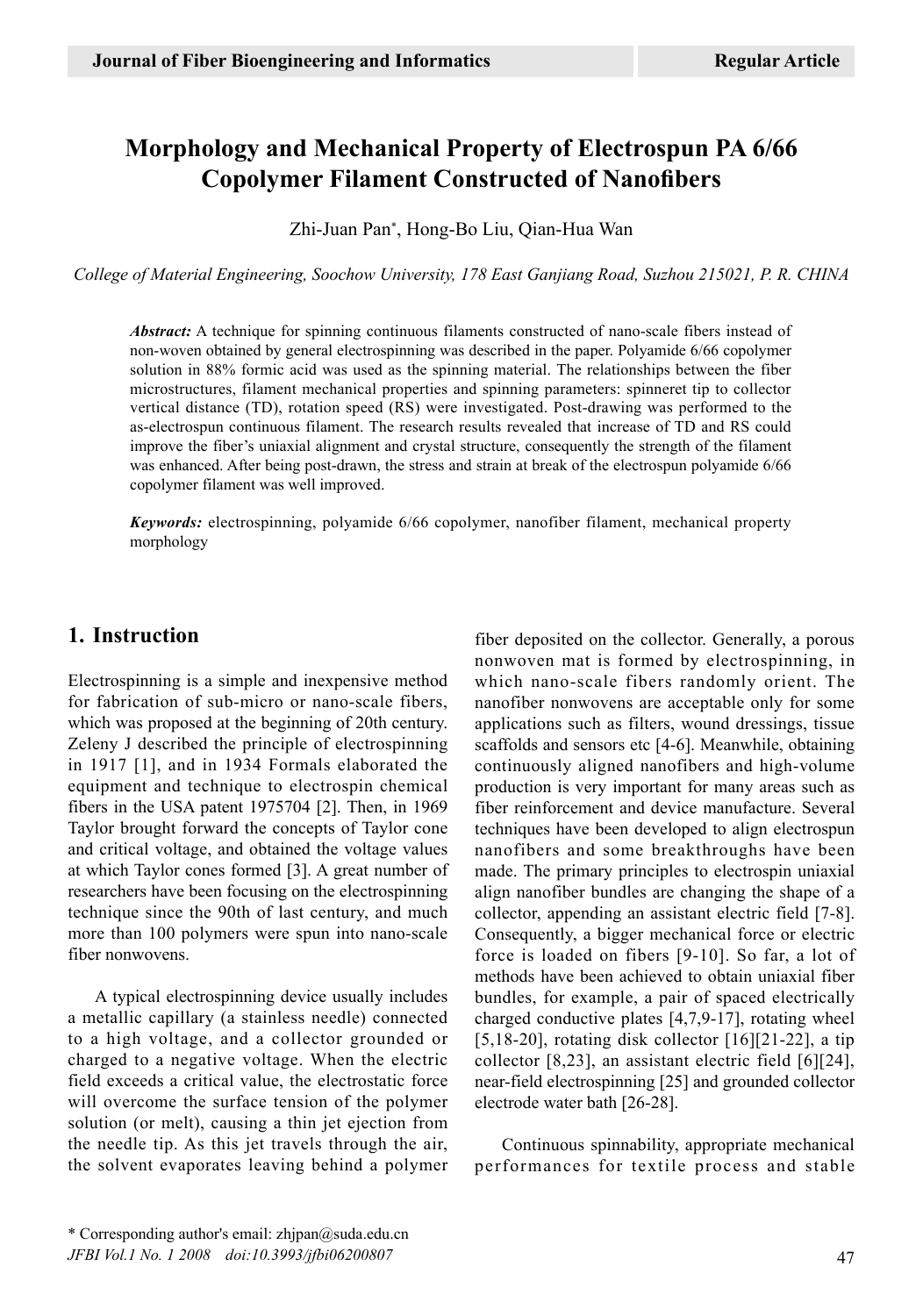morphologies are very important for electrospun fiber bundles (nanofiber filaments). In this paper, we described a new spinning technique to continuously electrospin nanofiber filaments for 6~10hours. The equipment includes these elements: typical electrospinning device, active solution collector, heating-drawing set and rotating mandrel. Polyamide 6/66 copolymer pellets were used as materials. The relationships between spinning parameters and microstructures, mechanical properties of the filaments were investigated. As-electrospun PA6/66 filaments were post-drawn. The functions of drawing ratio on the crystal structures, orientations and tensile properties were also discussed.

# **2. Experimental**

## **2.1 Materials**

Pure polyamide 6/66 copolymer pellets (Sigma Aldrich Inc.) were dissolved in 88% formic acid, and stirred to yield a 25wt% spinning solution. Pure peregal O was mixed with deionized water, and 0.5wt% bath solution was obtained. All reagents were used without further purification.



Figure 1 Schematic diagram of electrospinning device



Figure 2 Sketch of post drawing of electrospun fiber bundles

## **2.2 Electrospinning nano-scale fiber filament and post drawing**

As shown in Figure 1, spinning solution was drawn into a syringe with a stainless spinneret (ID 0.35mm). The spinneret was connected with a positive pole of high power supply (HV) by a wire. A circular reservoir with a diameter of 16 centimeters was full of peregal O aqueous solution. The horizontal distance from the tip of a spinneret to the left-wall of a reservoir was 2.5cm, and the vertical distance (TD) was varied. A grounded electrode was placed on the middle of the reservoir. A mandrel with diameter 11.4mm rotated on 0~400rpm, and temperature in the rotating region could be adjusted from room temperature to 400ºC.The flow rate of spinning solution was controlled by a micro syringe pump (Kd scientific 100, USA).

The nano-scale copolymer PA6/66 fiber filament was formed on the following steps: Firstly, 25wt% polyamide 6/66 copolymer solution in 88% formic acid at flow rate 0.06ml/h was spun into nano-scale fibers at an electric field (voltage 14kv, TD 4~12cm), and fibers deposited on the surface of 0.5wt% bath solution. Then a bundle of continuous fibers were obtained from the reservoir, and the fiber bundle was passed through a guide roller, heater (100ºC), and tensile guide equipment. Finally, continuous filament was reeled on the mandrel at 50~250 rpm. Figure 2 shows the method of post drawing electrospun fiber bundles. Both unreeling and reeling speeds are 0~400rpm. The temperature of heating region can be adjusted from room temperature to 300ºC.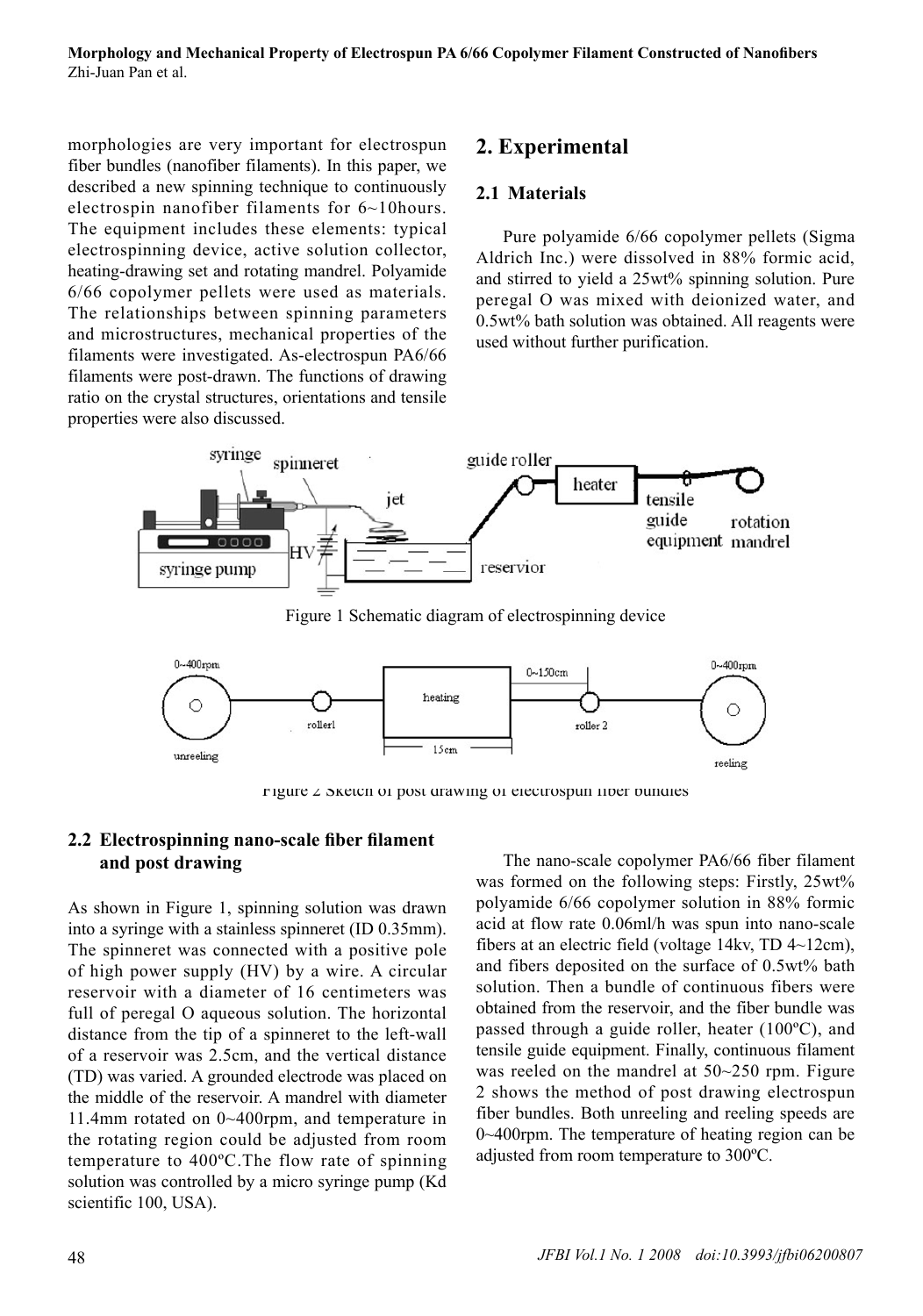## **2.3 Measurements**

## **2.3.1 Morphology of fiber and filament**

Specimens were attached to a **copper** holder with double-sided tape, and coated with a layer of gold. Then the SEM images were observed and recorded with HITACH S-4700. The fiber diameters were calculated with HJ2000 image analysis software. 100 fibers were processed for every sample and average diameter was calculated.

A filament was cut into 10 shares with the same length and observed under an optical microscope (Leica SMLP). The filament diameters were calculated by HJ 2000 image analysis software. Every share was measured 10 times. Average diameter and the fineness unevenness were calculated from the 100 data.

## **2.3.2 Crystallinity of fiber**

X′Pert Pro MPD X-ray diffraction system (CuKα target, acceleration voltage 40 KV, electric current  $40mA$ ,  $\lambda = 0.154$  nm) of Holand PAN alytical company was used to measure X-ray diffraction intensity curves of powdered samples, and diffraction angle 2θ ranged from 5° to 45°. The resulting plots of X-ray diffraction intensity versus 2θ were analyzed using the profile fitting program Peak Fit 4.1(AISN Software Inc.). Each peak was modeled using a Gaussian-Lorentzian peak shape. Areas of the peaks obtained from the analysis were used to estimate the degree of crystallinity.

## **2.3.3 Molecular orientation of fiber**

The Raman spectrum of a single filament was obtained using a Labram 1B microscopic Raman spectrometer system (HORIBA Jobin Yvon Instrument Company, France). A filament was located under the Raman system accessorial microscope with 100X objective, and the 632.8nm He-Ne laser was focused on a 2μm spot at the surface of the fiber to give 6mW energy. Spectral data were accumulated for 100s period at 1800 grating position.

## **2.3.4 Mechanical property of filament**

Polyamide 6/66 electrospun nano-scale fiber filament with a gauge length of 10mm was deformed in tension with an Instron 3365 mechanical testing machine at crosshead speed 10mm/min, temperature of  $20\pm2\degree$ C and relative humidity of 65 $\pm$ 5%. Strength and elongation resolution were 0.01cN and 0.01mm respectively. All samples were balanced for 24 hours in the testing temperature and humidity, and every sample was measured 10 times.

## **3. Results and discussion**

## **3.1 Effect of TD on the microstructures and tensile properties**

#### **3.1.1 Effect of TD on alignment and diameter of fiber**

Figure 3 is SEM images of PA6/66 fiber bundles electrospun at different TD (25wt% polyamide 6/66 solution, flow rate 0.06ml/h, RS 100rpm voltage 14kv). The fibers had no good orientation along filament axis when TD ranged 4~8cm and there were some lax loops and crossed fibers in the filaments.

When the distance between spinneret and collector is large enough, an electrospinning jet has adequate space to split into nano-scale fibers. Meanwhile, the fibers are separated by the coulomb repulsions and orient along the direction of electric field. In our research, when the vertical distance from the tip of a spinneret to the left-wall of a reservoir (TD) was increased to 10 cm, fibers aligned in uniaxial direction with few of loops (Figure 3 d). On the other hand, with the increase of TD, the area of electric field on the collector region is enlarged, resultantly, some electrospun fibers deposit on the edge of the collecting reservoir, and spinning continuity is worse.

Results listed in Table 1 revealed that the TD had no obvious effect on the average diameters and uniformities of fibers and filaments. Thus spinning distance is a sub-parameter for fiber sizes in electrospinning [29].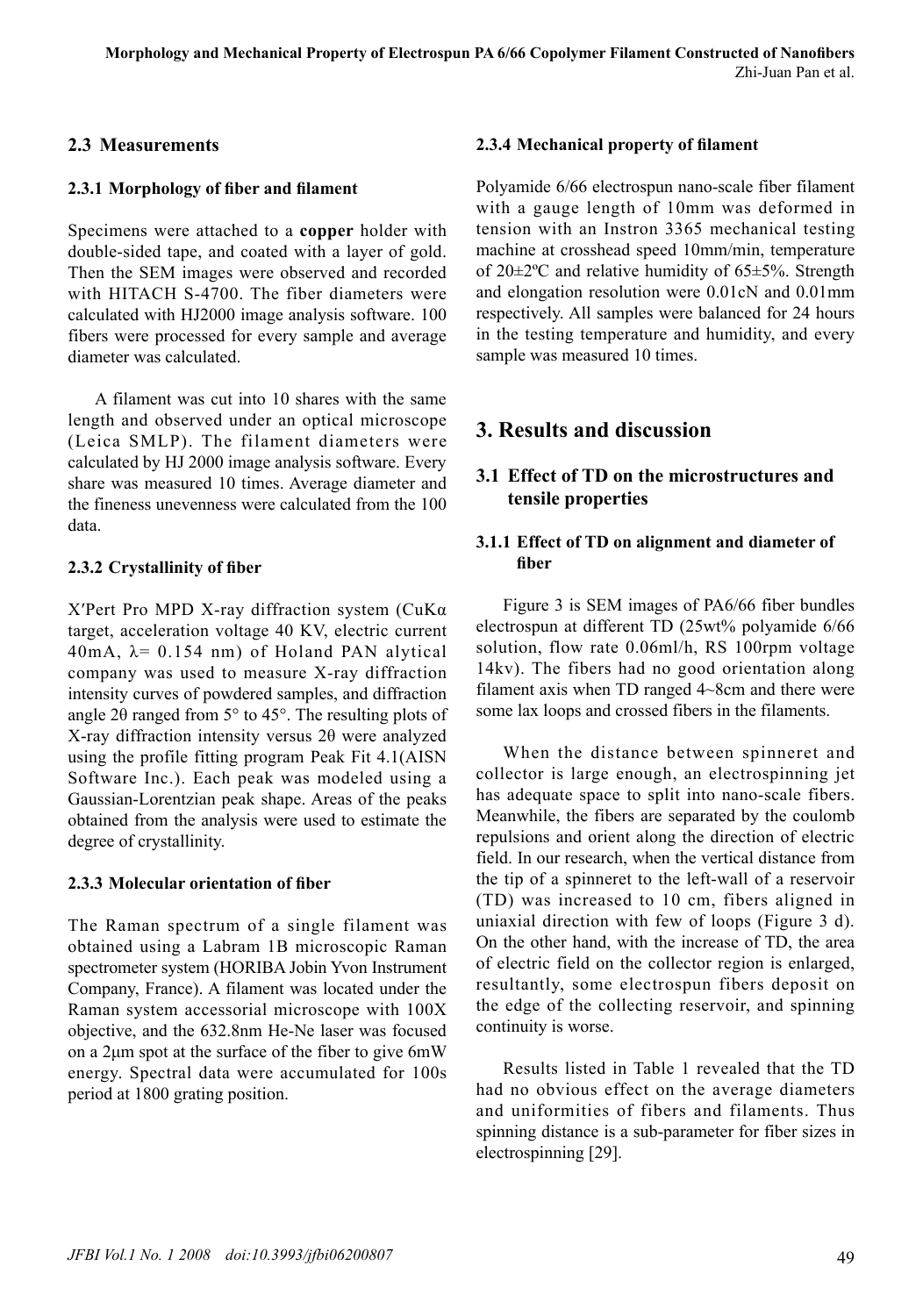

Figure 3 SEM images of PA6/66 fiber bundles electrospun at different TD (a) $\sim$ (e) 4, 6, 8, 10, 12cm

| Table 1 Average diameters and CV values of PA6/66 fibers and filaments electrospun at different TD |  |  |
|----------------------------------------------------------------------------------------------------|--|--|
| $(25wt\%$ polyamide 6/66 solution, flow rate 0.06ml/h, RS 100rpm voltage 14kv)                     |  |  |

| $TD[cm]$ 4      |                                        |       |        |          |       | 12    |
|-----------------|----------------------------------------|-------|--------|----------|-------|-------|
| PA6/66 fiber    | Average diameter[nm]                   | 198.0 | 214.8  | 210.1    | 223.5 | 200.7 |
|                 | coefficient of variation $(CV)$ [%]    | 181   | 8      | 17 1     |       | 15    |
|                 | Average diameter $\lceil \mu m \rceil$ | 13.7  | 13.1   | 13 1     | 13.7  | 13.7  |
| PA6/66 filament | coefficient of variation $(CV)$ [%]    | 13.1  | 11 3 7 | $\theta$ | 104   | 12.3  |

#### **3.1.2 Effect of TD on the tensile properties of filaments**

Table 2 lists the crystallinities and mechanical properties of PA6/66 nanofiber filaments electrospun at different TD. As seen from the Table 2, with the increase of TD, the filament strain at break unorderly changed, but the stress at break and initial module increased. In particular, at the spinning height of 12 cm, breaking stress of the filament increased significantly. The tensile properties of PA6/66 nanofiber filaments electrospun at different TD were coincident with the alignment and degree of crystal of the fibers. The vertical distance from the tip of a spinneret to the left-wall of a reservoir (TD) is a determinant factor for the whipping and splitting of a spinning jet. A big TD supplied large space and long time for the split of an electrospinning jet, and molecular chains were induced to orient by the electric field force, so that the fiber crystal structure was improved.

## **3.2 Effect of rotating speed (RS) on the microstructures and tensile properties**

## **3.2.1 Effect of RS on alignment and diameter of fiber**

Considering of the function of TD on the electrospinning process and fiber alignment, PA6/66

nanofiber filaments were electrospun at TD 9cm to analyze the effect of rotating speed. The SEM photos as shown in Figure 4 suggested that the fiber alignment had been improved at fast rotating speed. Otherwise, at high rotating speed, fiber bundles endured large tension, thus fine fiber and filament was obtained (Table 3).

#### **3.2.2 Effect of RS on the tensile properties of filament**

Table 4, data of stress and strain at break and initial modules of PA 6/66 nanofiber filaments electrospun at different RS, indicated that rotating speed had an important effect on the electrospun nanofiber filament tensile properties. With the increase of RS, breaking strength and initial module were enhanced but strain at break, which resulted from better uniaxial alignment and improved crystallinity of fibers spun at higher speed. At higher rotating speed, a larger tension loaded on the PA6/66 nano-fibers, so that, the molecular chains formed more ordered arrangements and the crystallinities could be increased.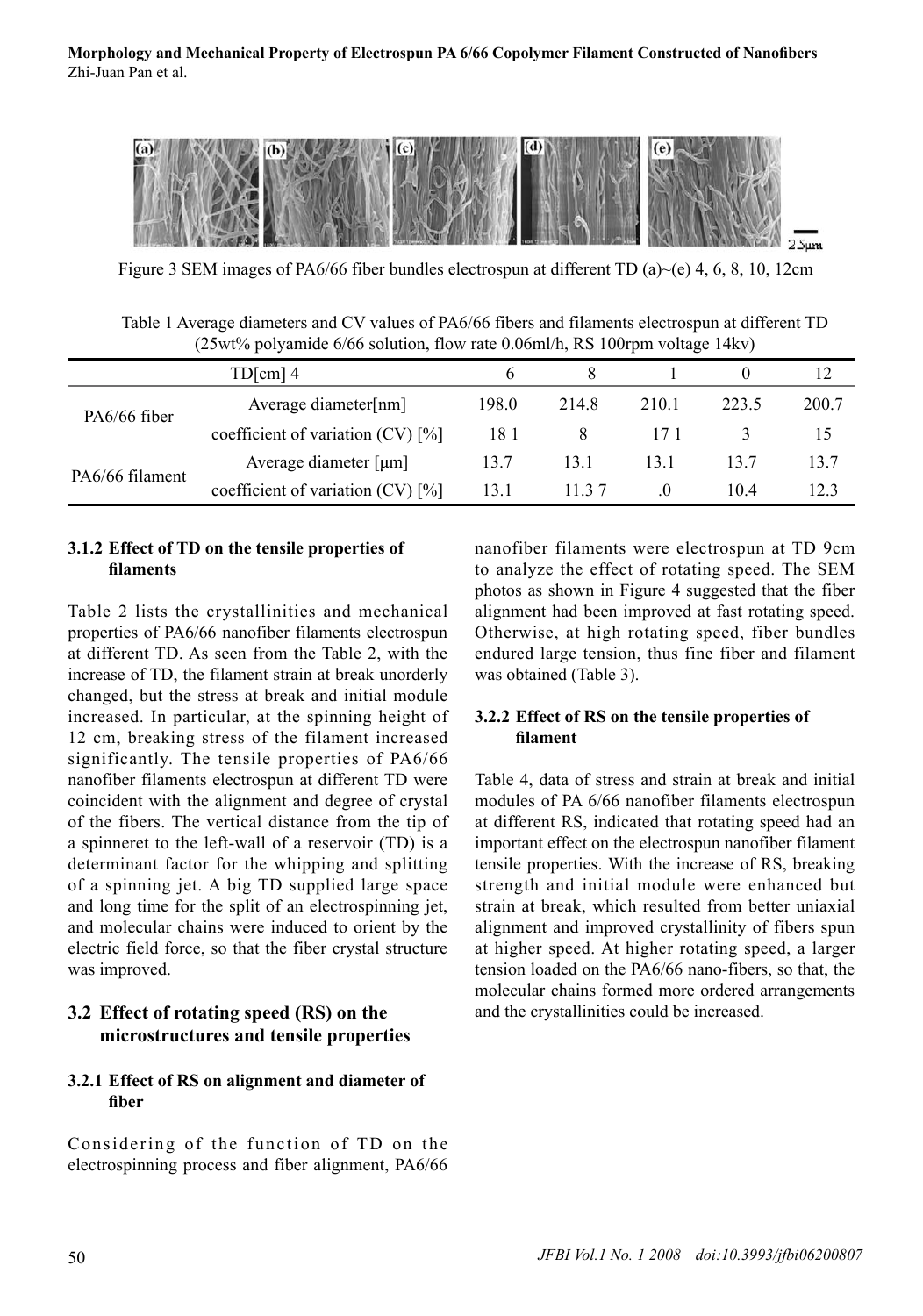Table 2 Crystallinities and tensile properties of PA6/66 nanofiber filaments electrospun at different TD (25wt% polyamide 6/66 solution, flow rate 0.06ml/h, RS 100rpm voltage 14kv)

| TD[cm]                   | 4               | 6               | 8               | 10              | 12              |
|--------------------------|-----------------|-----------------|-----------------|-----------------|-----------------|
| Crystallinity $[\%]$     | 36.55           | 40.03           | 41.70           | 44.27           | 54.59           |
| Stress at break[cN/dtex] | $1.21 \pm 0.11$ | $1.23 \pm 0.16$ | $1.44 \pm 0.16$ | $1.48 \pm 0.23$ | $2.22 \pm 0.12$ |
| Strain at break $[\%]$   | $133 \pm 12.8$  | $137 \pm 5.7$   | $109 \pm 16.5$  | $134 \pm 16.3$  | $91 + 9.7$      |
| Initial module [cN/dtex] | 6.41            | 6.05            | 7.71            | 7.14            | 11.76           |



Figure 4 SEM images of PA6/66 fiber bundles electrospun at different RS. (a)~(e) 50, 100, 150, 200, 250rpm

Table 3 Average diameters and CV values of PA6/66 fibers and filaments electrospun at different RS (25wt% polyamide 6/66 solution, flow rate 0.06ml/h, TD 9cm voltage 14kv)

|                 | RS[rpm]                                | 50    | 100   | 150   | 200   | 250   |
|-----------------|----------------------------------------|-------|-------|-------|-------|-------|
| PA6/66 fiber    | Average diameter [nm]                  | 260.4 | 233.8 | 227.8 | 224.9 | 218.2 |
|                 | CV[%]                                  | 16    | 16    | 16    | 15    | 18    |
|                 | Average diameter $\lceil \mu m \rceil$ | 22.5  | 14.3  | 11.2  | 8.7   | 8.1   |
| PA6/66 filament | CV[%]                                  | 16.2  | 10.1  | 8.4   | 9.1   | 10.3  |

Table 4 Crystallinities and tensile properties of PA6/66 nanofiber filaments electrospun at different RS (25wt% polyamide 6/66 solution, flow rate 0.06ml/h, TD 9cm voltage 14kv)

| RS[cm]                            | 50              | 100             | 150             | 200             | 250             |
|-----------------------------------|-----------------|-----------------|-----------------|-----------------|-----------------|
| Crystallinity $[\%]$              | 42.36           | 42.90           | 43.26           | 44.81           | 44.65           |
| Stress at break [cN/dtex]         | $1.24 \pm 0.19$ | $1.66 \pm 0.15$ | $1.76 \pm 0.09$ | $1.78 \pm 0.17$ | $1.84 \pm 0.12$ |
| Strain at break $\lceil\% \rceil$ | $130 \pm 6.1$   | $108 \pm 13.9$  | $104 \pm 7.9$   | $85 \pm 22.7$   | $88 \pm 19.9$   |
| Initial module [cN/dtex]          | 6.48            | 7.04            | 9.54            | 7.47            | 14.25           |

| Table 5 Average diameters and CV values of post drawn PA6/66 fibers and filaments |  |  |  |  |
|-----------------------------------------------------------------------------------|--|--|--|--|
|                                                                                   |  |  |  |  |

|                 | Drawing ratio           | 1.0   | 1.3   | 1.4   |       | l.6   | 1.7   |
|-----------------|-------------------------|-------|-------|-------|-------|-------|-------|
| PA6/66 fiber    | Average diameter [nm]   | 286.0 | 279.5 | 270.2 | 264.6 | 254.1 | 262.1 |
|                 | CV[%]                   | 23    | 18    | 18    | 17    | 22    | 18    |
| PA6/66 filament | Average diameter $[µm]$ | 15.8  | 12.5  | 12.0  | 11.5  | 11.3  | 11.3  |
|                 | CV[%]                   | 7.5   | 9.1   | 7.3   | 7.2   | 6.4   |       |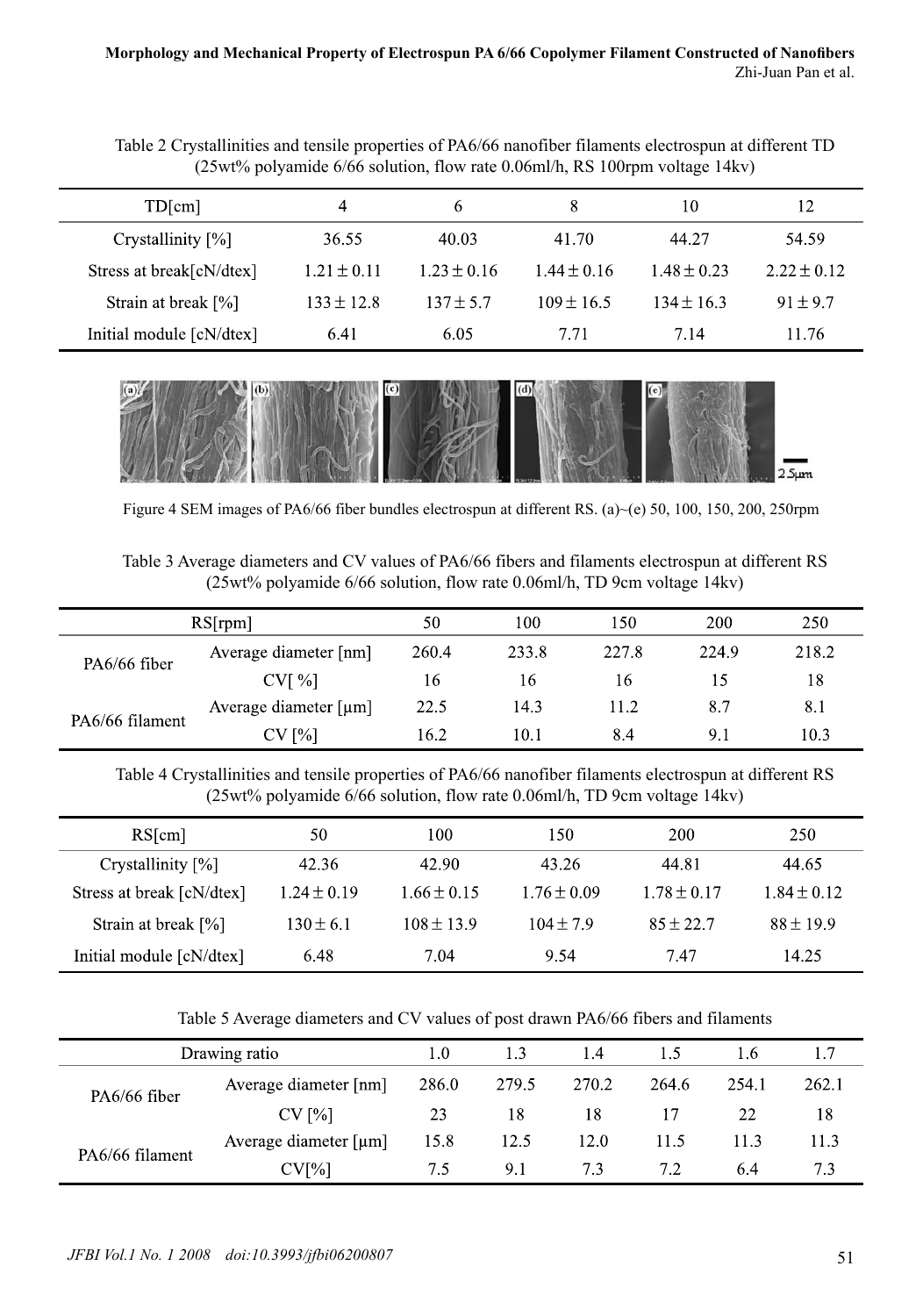## **3.3 Function of post drawing**

PA6/66 nanofiber filament was electrospun at the following conditions: voltage 14kv, following rate 0.06ml/h, TD 9cm, peregal O aqueous solution 5wt‰, rotating speed 100rpm, spinneret ID 0.35mm, 25wt% PA6/66 spinning solution. As-electrospun PA6/66 fiber bundle was post drawn 1.3, 1.4, 1.5, 1.6, and 1.7 times respectively at 100ºC.

#### **3.3.1 Alignment and diameter of post drawn PA6/66 nanofiber filament**

Figure 5 shows the longitudinal morphologies of post drawn PA6/66 fiber bundles and Table 5 lists diameters of these fibers and filaments. Heating post drawing improved the alignment of fibers and lessened lax loops in the filament. With the increasing of drawing ratio, fibers and filaments became thin. However, the average diameter ratios of drawn fibers / filaments to the control sample were not consistent with drawing ratios due to the transformation of fiber configuration from flabby coil / loop to stretched line in the drawing process.



Figure 5 SEM images of post drawn PA6/66 fiber bundles (a)~(f): control, 1.3, 1.4, 1.5, 1.6, 1.7 times

#### **3.3.2 Molecular orientation and crystallinity of post drawn PA6/66 nanofiber filament**

Raman spectroscopy is a powerful nondestructive technique to investigate the molecular structure of a fiber by analysis of wave numbers and intensity of spectra bands. In the Raman spectra of PA6/66 fibers shown in Figure 6, the peak bands at about  $1440 \text{cm}^{-1}$  and  $1634 \text{cm}^{-1}$  are assigned to CH2 bending and amide I C=O stretching[30]. The former is insensitive to the conformation, used as a standard intensity to calculate relative intensity ratios of a Raman band. Carbonyls are perpendicular to the PA6/66 macromolecule chain. If the molecules are oriented to the fiber axis, amide І C=O stretching modes will be the strongest scatter when the direction of polarization of the laser beam is perpendicular to the fiber axis (Spectra1 in Figure 6). Therefore, the molecular orientation factor was calculated from the following formula:

$$
f_r = \frac{x_\perp}{x_{\text{m}}} \tag{1}
$$

In which,  $f_r$  is molecular orientation factor,  $x_{\text{N}} = I_{1634\text{N}}$  /  $I_{1440\text{N}}$ ,  $x_{\text{L}} = I_{1634\text{L}}$  /  $I_{1440\text{L}}$ . The  $f_r$ values (Table 6) of post drawn PA6/66 filament by electrospinning is positive correlation with drawing ratios.

It could be concluded from the crystallinity of post drawn PA6/66 fiber bundles (Table 6) and diffraction intensity curves (Figure 7) that heating stretching and oriented macromolecules would induce to form crystal.



Figure 6 Raman spectra of post drawn PA6/66 fiber bundles (1- perpendicular, 2- parallel)



Figure 7 X-ray diffraction intensity curves of post drawn PA6/66 fiber bundles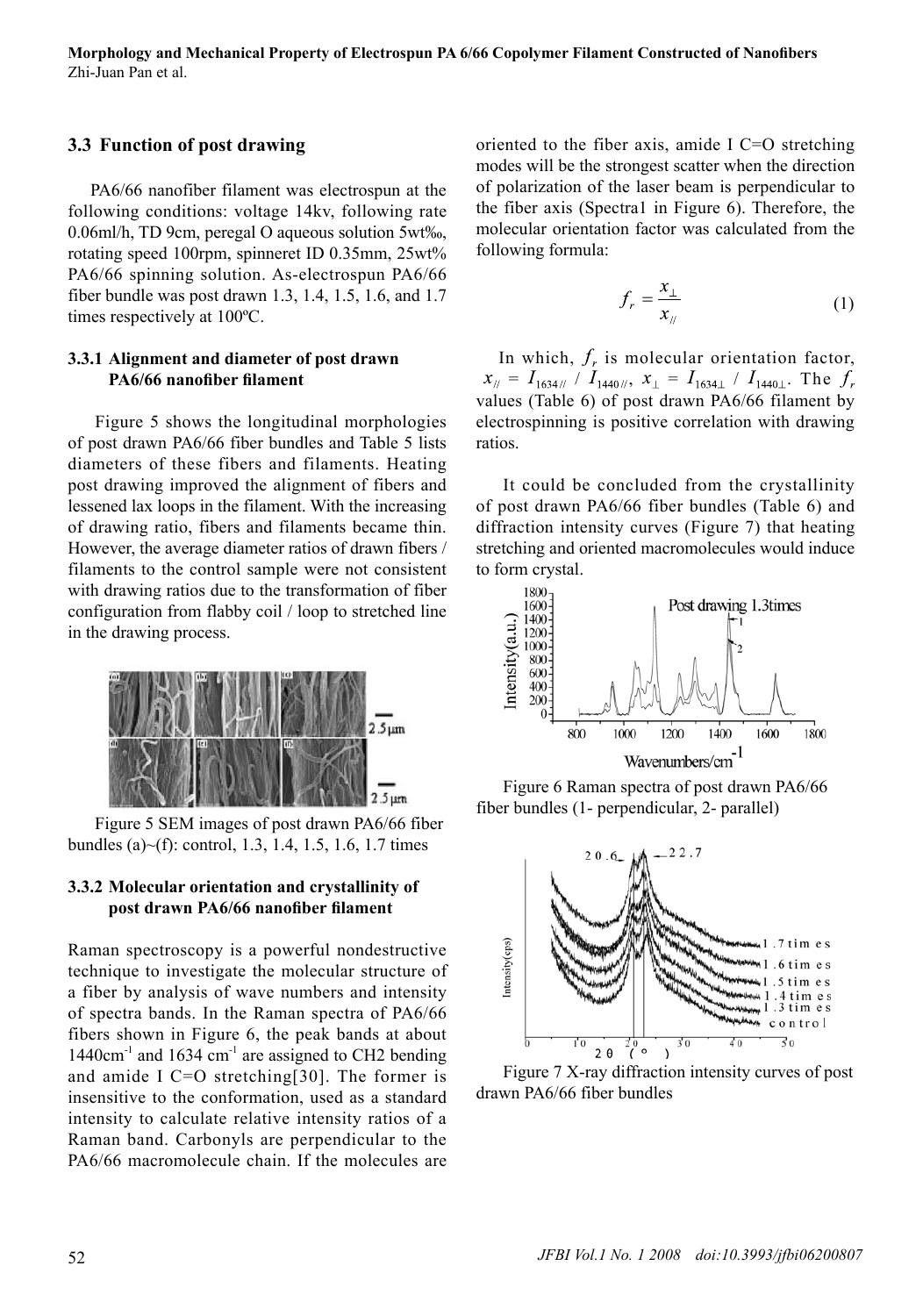#### **3.3.3 Tensile properties of post drawn PA6/66 filament**

Heating post drawing is a general method to improve the mechanical properties of as-spun chemical fibers. In our research, stretching on as-electrospun PA6/66 fiber bundles at 100ºC bettered the fiber alignments, molecular orientations and crystal structures. Consequently, the mechanical properties were improved as well. As shown in Table 6, the strength at break and initial module increased with drawing ratio, and strain at break closed to the normal level of common chemical fibers.

|                              | Table of Crystammittes and tensile properties of post-drawn PA0/00 nanomed mainems |                 |                 |                 |                 |                 |  |
|------------------------------|------------------------------------------------------------------------------------|-----------------|-----------------|-----------------|-----------------|-----------------|--|
| Drawing ratio                | 1.0                                                                                | 1.3             | $1.4^{\circ}$   | 1.5             | 1.6             | 1.7             |  |
| $f_r$                        | 1.01                                                                               | 1.31            | 1.58            | 1.70            | 1.77            | 2.03            |  |
| $Crystallinity[\%]$          | 42.9                                                                               | 47.3            | 48.8            | 46.1            | 45.7            | 49.8            |  |
| Stress at<br>break[ cN/dtex] | $1.66 \pm 0.15$                                                                    | $2.16 \pm 0.09$ | $2.30 \pm 0.07$ | $2.61 \pm 0.07$ | $2.77 \pm 0.10$ | $2.95 \pm 0.11$ |  |
| Strain at break $[\%]$       | $108 \pm 13.9$                                                                     | $54.5 \pm 7.53$ | $46.0 \pm 3.7$  | $33.9 \pm 2.83$ | $31.1 + 3.44$   | $19.1 \pm 4.91$ |  |
| Initial module<br>[cN/dtex]  | 7.04                                                                               | 15.2            | 17.6            | 17.8            | 20.4            | 22.7            |  |

| Table 6 Crystallinities and tensile properties of post drawn PA6/66 nanofiber filaments |  |  |
|-----------------------------------------------------------------------------------------|--|--|
|                                                                                         |  |  |

## **4. Conclusion**

A new electrospinnng technique was established to spin continuous filaments constructed of nanoscale fibers. On the basis of measurement results, we concluded that: (1) Tip-to-collector vertical distance (TD) and rotation speed (RS) were the important factors for continuously fabrication of PA6/66 nanofiber filaments. Increase of TD and RS could improve the fiber's uniaxial alignment and crystal structure. Consequently the strength of the filament was enhanced. (2) After being post-drawn, the fiber alignment, molecular orientation and crystal structure of a PA6/66 nanofiber filament were obviously improved, and the stress and strain at break, initial module were optimized.

#### *References:*

- [1] Zeleny J. Instability of electrified liquid surfaces. Physical Review 1917;10(1):1-6.
- [2] Formals A. Process and apparatus for preparing artificial threads. U.S. Patent No. 1975704, 1934.
- [3] Taylor GS. Sectrically driven jets. Proc Roy London (A) 1969;31: 353-475.
- [4] Jalili R, Morshed M, Ravandi SAH. Fundamental parameters affecting electrospinning of PAN nanofibers as uniaxially aligned fibers. Journal of applied polymer science 2006;101:4350-4357.
- [5] Fennessey SF, Farris RJ. Fabrication of aligned and molecularly oriented electrospun polyacrylonitrile nanofibers and the mechanical behavior of their twisted yarns. Polymer 2004;45:4217-4225.
- [6] Gu BK, Shin MK, Sohn KW. Direct fabrication of twisted nanofibers by electrospinning. Appl Phys Lett 2007;90:263-902.
- [7] Kakade MV, Givens S, Gardner K. Electric field induced orientation of polymer chains in macroscopically aligned electrospun polymer nanofibers. J Am Chem Soc 2007;129:2777-2782.
- [8] Rafique J, Yu J, Yu JL. Electrospinning highly aligned long polymer nanofibers on large scale by using a tip collector. Appl Phys Lett 2007;91:63-126.